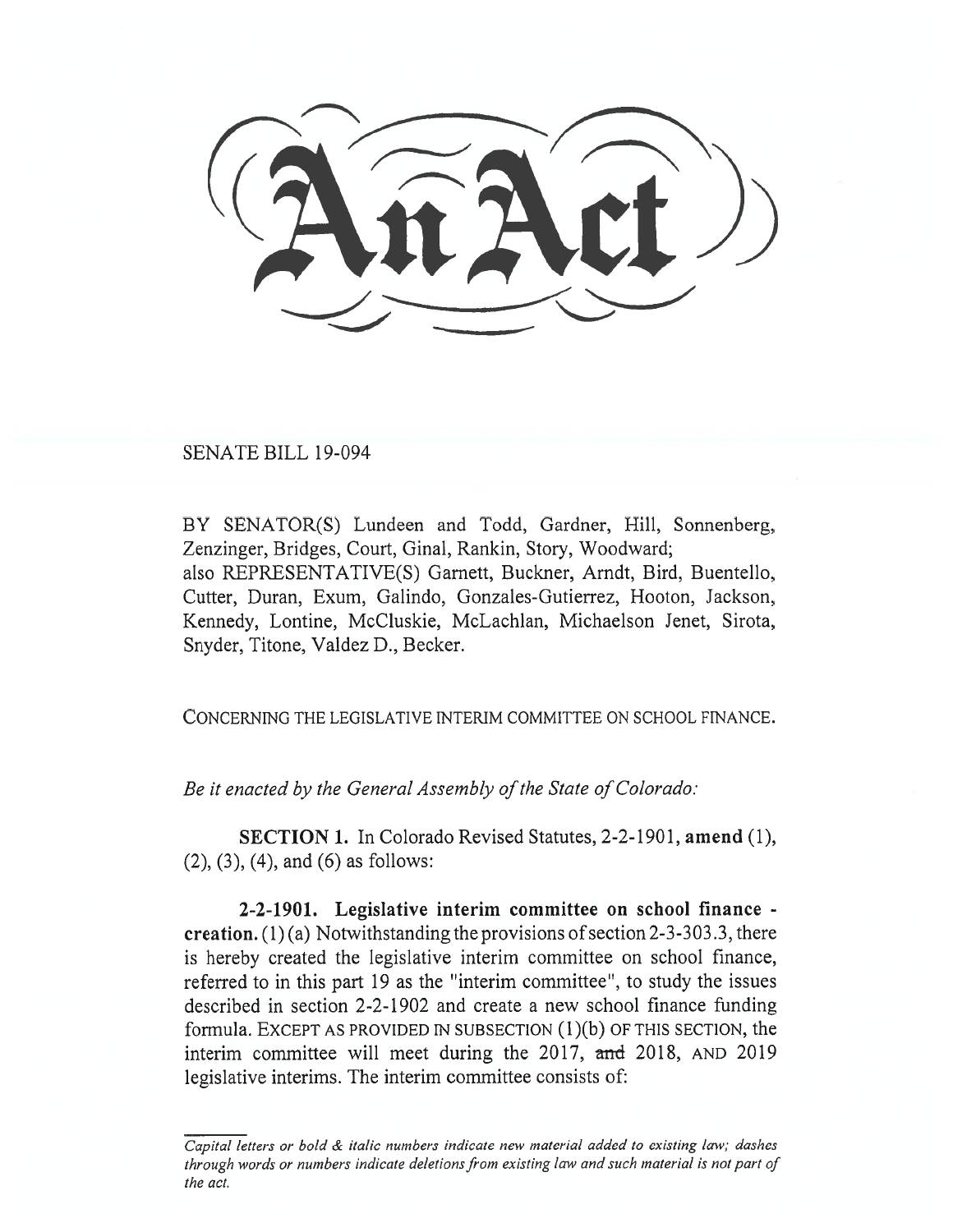*(2)* (I) Five members of the senate, three of whom the president of the senate shall appoint and two of whom the minority leader of the senate shall appoint; and

 $f(b)$  (II) Five members of the house of representatives, three of whom the speaker of the house of representatives shall appoint and two of whom the minority leader of the house of representatives shall appoint.

(b) FOR THE 2019 LEGISLATIVE INTERIM, OF THE FIVE MEMBERS FROM THE HOUSE OF REPRESENTATIVES, TWO MEMBERS SHALL BE FROM THE MAJORITY PARTY, AND THREE MEMBERS SHALL BE FROM THE MINORITY PARTY. THE LEADERSHIP OF THE RESPECTIVE PARTIES AND CHAMBERS SHALL APPOINT THE 2019 LEGISLATIVE INTERIM COMMITTEE MEMBERS.

(2) (a) The appointing authorities shall appoint the members of the interim committee as soon as possible after June 2, 2017, but no later than July 1, 2017. FOR THE 2019 LEGISLATIVE INTERIM, THE APPOINTING AUTHORITIES SHALL APPOINT THE MEMBERS OF THE INTERIM COMMITTEE NO LATER THAN JUNE 14, 2019. The appointing authorities shall, to the extent practicable, ensure that the members of the interim committee represent school districts in all areas of the state, including urban, suburban, and rural school districts, school districts of varying wealth in property tax and other local revenues, and school districts with varying student demographics. If a vacancy arises on the interim committee, the appropriate appointing authority shall appoint an appropriate person to fill the vacancy as soon as possible.

(b) The speaker of the house of representatives shall appoint the chair of the interim committee for the first interim AND THIRD INTERIMS and the vice-chair of the interim committee for the second interim. The president of the senate shall appoint the vice-chair of the interim committee for the first interim and the chair of the interim committee for the second interim. FOR THE THIRD INTERIM, THE MEMBERS OF THE INTERIM COMMITTEE SHALL ELECT THE VICE-CHAIR OF THE INTERIM COMMITTEE.

(3) The chair of the interim committee shall schedule the first meeting of the interim committee DURING THE 2017 LEGISLATIVE INTERIM to be held no later than August 1, 2017, AND THE FIRST MEETING OF THE INTERIM COMMITTEE DURING THE 2019 INTERIM TO BE HELD NO LATER THAN

## PAGE 2-SENATE BILL 19-094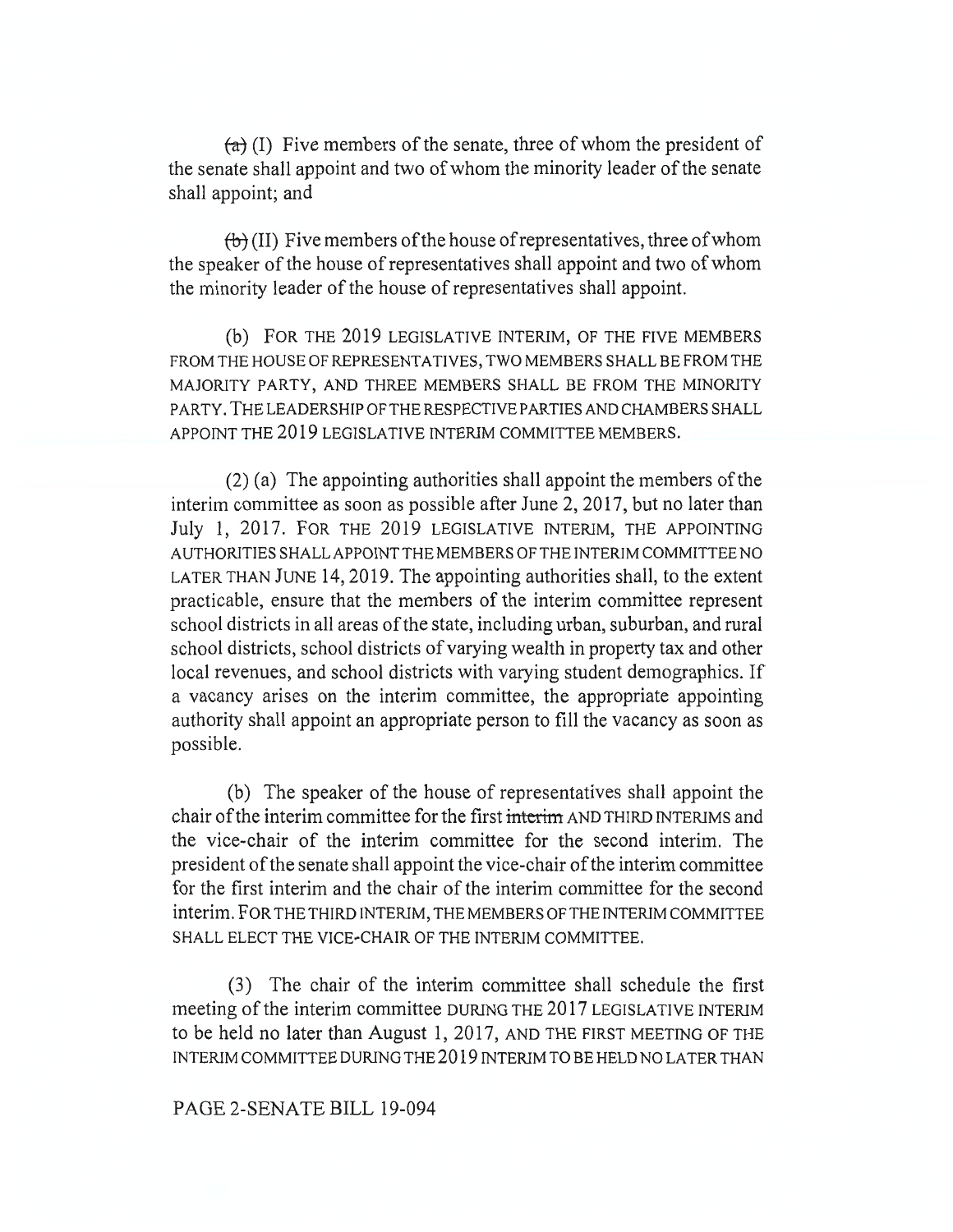JULY 1, 2019. The interim committee may meet up to five times during each interim.

(4) The chair and vice-chair of the interim committee may appoint subcommittees as necessary. to provide technical assistance to the interim committee. A subcommittee may include members of the interim committee and-persons-with-technical expertise in school finance. Members of a pensation and without reimbursement for expenses.

(6) The interim committee may introduce up to a total of five bills, joint resolutions, and concurrent resolutions in each of the 2018, and 2019, AND 2020 legislative sessions. Bills that the interim committee introduces are exempt from the five-bill limitation specified in rule 24 (b) $(1)(A)$  of the joint rules of the senate and the house of representatives. Joint resolutions and concurrent resolutions that the interim committee introduces are exempt from the limitations set out in rule 26 (g) of the rules of the house of representatives and rule 30 (f) of the rules of the senate. The interim committee is exempt from the requirement specified in rule 24  $(b)(1)(D)$ and rule 24A (d)(8) of the joint rules of the senate and the house of representatives and in section 2-3-303 (1)(f), to report bills or other measures to the legislative council.

**SECTION 2.** In Colorado Revised Statutes, 2-2-1902, **amend** (1) introductory portion, (2), and (3) as follows:

**2-2-1902. School finance study - issues - hiring consultant.**  (1) OVER THE COURSE OF THE THREE LEGISLATIVE INTERIMS, the interim committee shall, at a minimum, study the following issues:

(2) THE INTERIM COMMITTEE SHALL DETERMINE THE TIMING AND ORDER IN WHICH ISSUES DESCRIBED IN SUBSECTION (1) OF THIS SECTION ARE STUDIED. NOTWITHSTANDING THE PROVISIONS OF SUBSECTION (1) OF THIS SECTION TO THE CONTRARY, THE INTERIM COMMITTEE NEED NOT STUDY OR CONSIDER AN ISSUE DESCRIBED IN SUBSECTION (1) OF THIS SECTION AFTER CONSIDERING INTERIM COMMITTEE TIME RESTRAINTS, POLICY DECISIONS, OR AVAILABLE APPROPRIATIONS. Based on the study of issues described in subsection (1) of this section, the interim committee shall make legislative recommendations to the general assembly addressing how to most accurately meet the educational needs of individual students through the

PAGE 3-SENATE BILL 19-094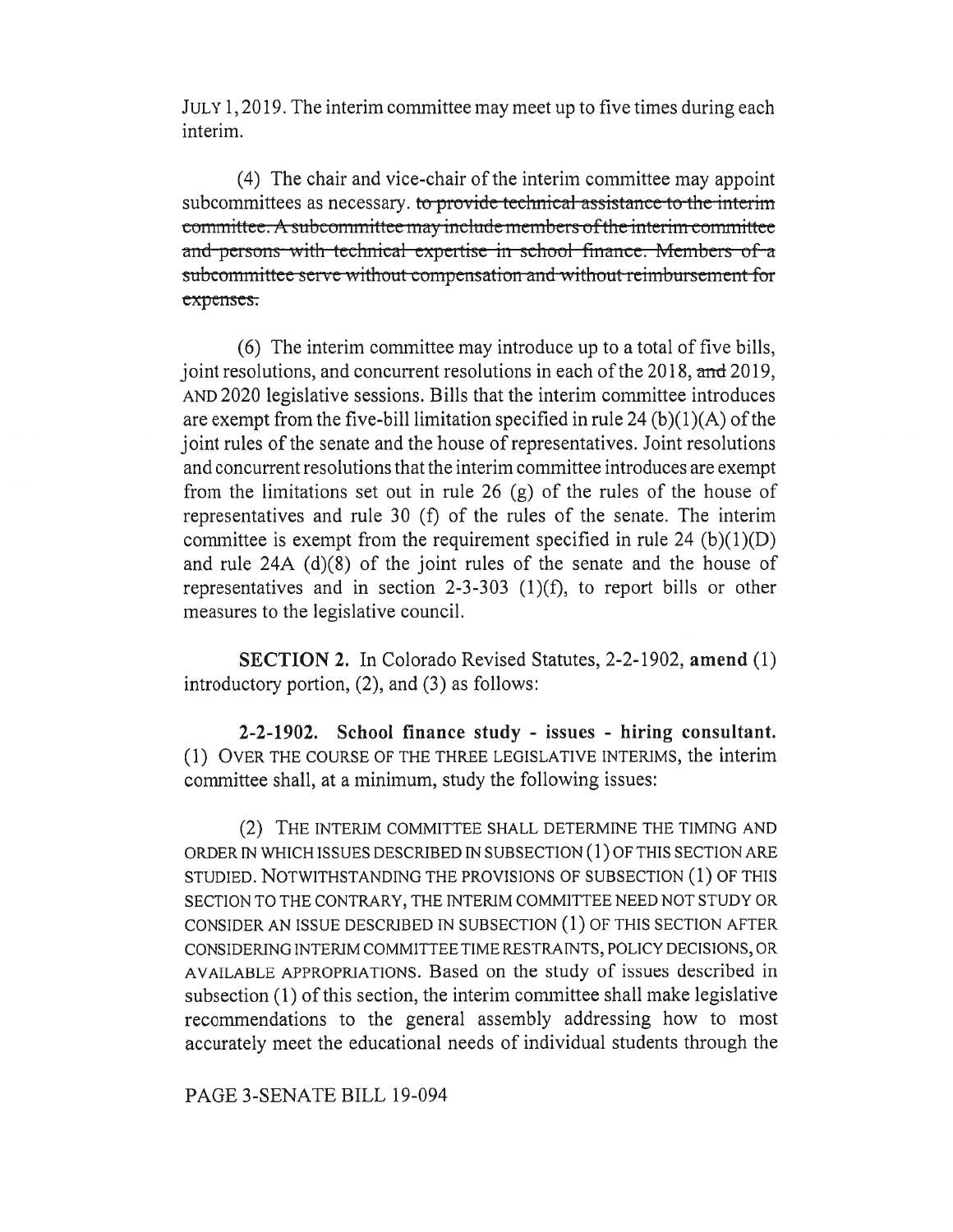funding of education in Colorado.

(3) Subject to available appropriations, the interim committee **shall**  issue a request-for proposals MAY ENTER INTO A CONTRACT OR CONTRACTS for a private entity OR ENTITIES to assist in gathering information and analyzing the issues specified in subsection  $(1)$  of this section The interim committee shall enter into a contract with the private entity by September 1, 2017. The interim-committee shall not contract with a private entity that has ever previously contracted with the state of Colorado, or an agency or political subdivision thereof, for a study or analysis of school finance in Colorado OR TO FACILITATE THE WORK OF THE INTERIM COMMITTEE.

**SECTION 3.** In Colorado Revised Statutes, **amend** 2-2-1903 as follows:

**2-2-1903. Repeal of part.** This part 19 is repealed, effective July 1,  $20192020$ .

**SECTION 4.** In Colorado Revised Statutes, 22-54-114, **amend**   $(4)(d)$  as follows:

**22-54-114. State public school fund - repeal.** (4) (d) For the 2017-18, and 2018-19, AND 2019-20 budget years, the general assembly may appropriate money from the state public school fund to the legislative department for the costs incurred by the legislative interim committee on school finance as provided in part 19 of article 2 of title 2.

**SECTION 5.** In Session Laws of Colorado 2018, section 1 of chapter 410, (HB 18-1293), **add** (1.5) as follows:

Section 1. **Appropriation.** (1.5) (a) ANY MONEY FROM CASH FUNDS RECEIVED PURSUANT TO SECTION 22-54-114  $(4)(d)$ , C.R.S., APPROPRIATED IN SUBSECTION  $(1)(d)(I)$  OF THIS SECTION, NOT EXPENDED PRIOR TO JULY 1, 2019, IS FURTHER APPROPRIATED TO LEGISLATIVE COUNCIL FOR THE 2019-20 STATE FISCAL YEAR.

(b) ANY MONEY FROM CASH FUNDS RECEIVED PURSUANT TO SECTION 22-54-114 (4)(d), C.R.S., APPROPRIATED IN SUBSECTION  $(1)(e)(I)$  OF THIS SECTION, NOT EXPENDED PRIOR TO JULY 1, 2019, IS FURTHER APPROPRIATED TO LEGISLATIVE COUNCIL FOR THE 2019-20 STATE FISCAL YEAR.

PAGE 4-SENATE BILL 19-094